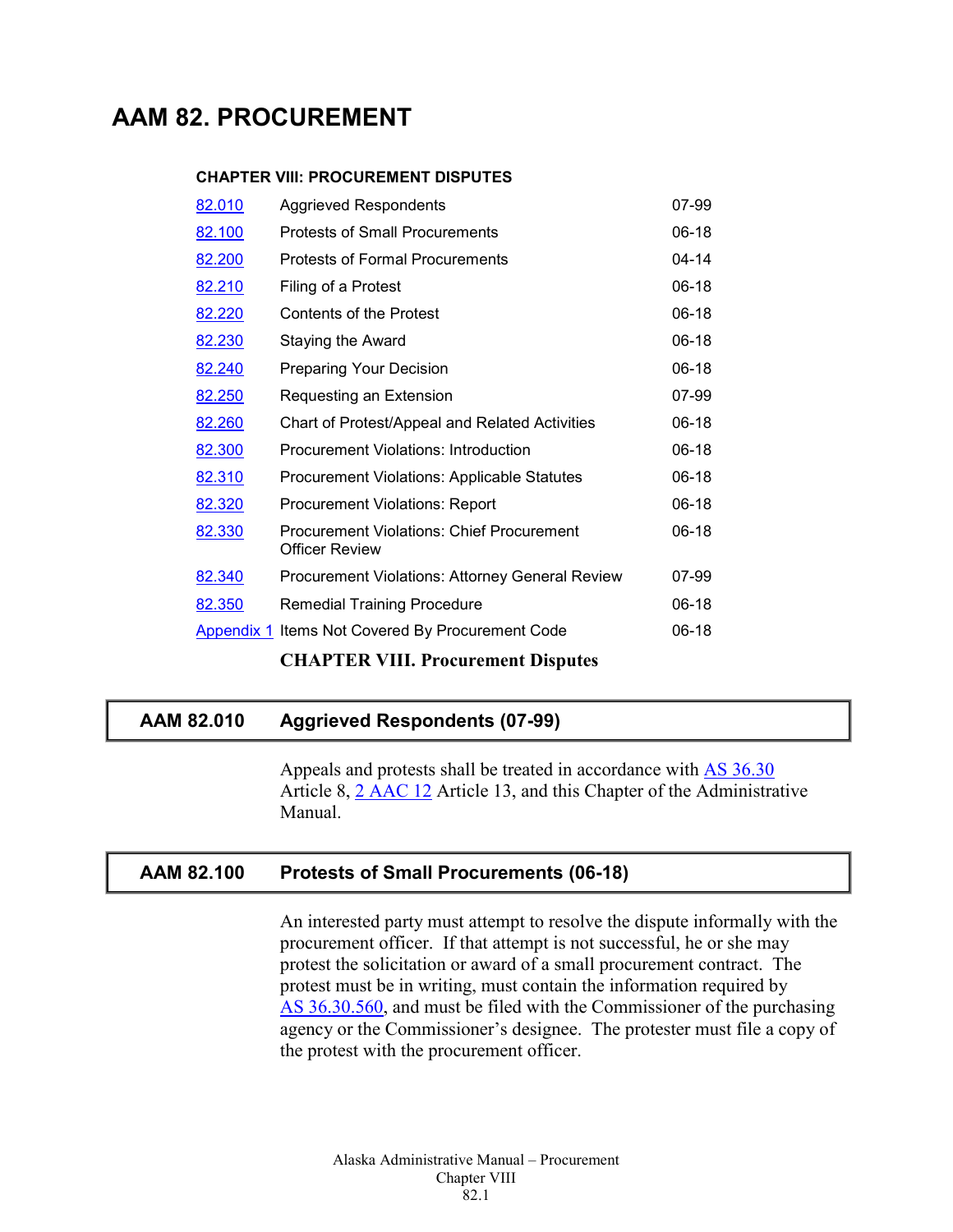The deadlines for filing a protest of a small procurement are as follows:

| <b>Type of Protest</b>         | <b>Deadline</b>                    |
|--------------------------------|------------------------------------|
| Solicitation                   | Before quotations or proposals are |
|                                | due                                |
| Award of contract \$50,000 and | Ten days from the solicitation or  |
| under                          | the award, whichever is later      |
| Award of contract greater than | Ten days from date of notice of    |
| \$50,000                       | award                              |

If the protestor agrees, the Commissioner of the purchasing department may assign the protest to the procurement officer or other State of Alaska official for alternate dispute resolution. In other cases, the Commissioner or his or her designee may issue a decision sustaining or denying the protest, or may conduct a hearing using the procedures set out in AS [36.30.670\(b\).](http://www.legis.state.ak.us/basis/statutes.asp#36.30.670)

#### <span id="page-1-0"></span>**AAM 82.200 Protests of Formal Procurements (04-14)**

It is extremely important that all procurement officers handle protests in a uniform manner. DOA will offer advice and answer questions where practicable. This Chapter does not apply to construction contracts that are the authority of DOT&PF.

There are four types of protests:

- 1. Proposed award of a contract;
- 2. The award of a contract;
- 3. A solicitation of supplies, services, and professional services by an agency; and
- 4. The cancellation of a solicitation.

## <span id="page-1-1"></span>**AAM 82.210 Filing of a Protest (06-18)**

AS [36.30.565\(a\)](http://www.legis.state.ak.us/basis/statutes.asp#36.30.565) defines the protest period (for award and proposed award of a contract) as within 10 days following issuance of a "Notice of Intent to Award." The method of computing the 10-day period is that the first day of the protest period is the day following the date the notice of intent to award is dated and transmitted to the respondent even though the first day may be a weekend or holiday. Once you identify the first day, the rest of the 10 days are calendar days. If the 10th day falls on a holiday or weekend, the close of the 10-day period is the close of business of the workday immediately following the holiday or weekend.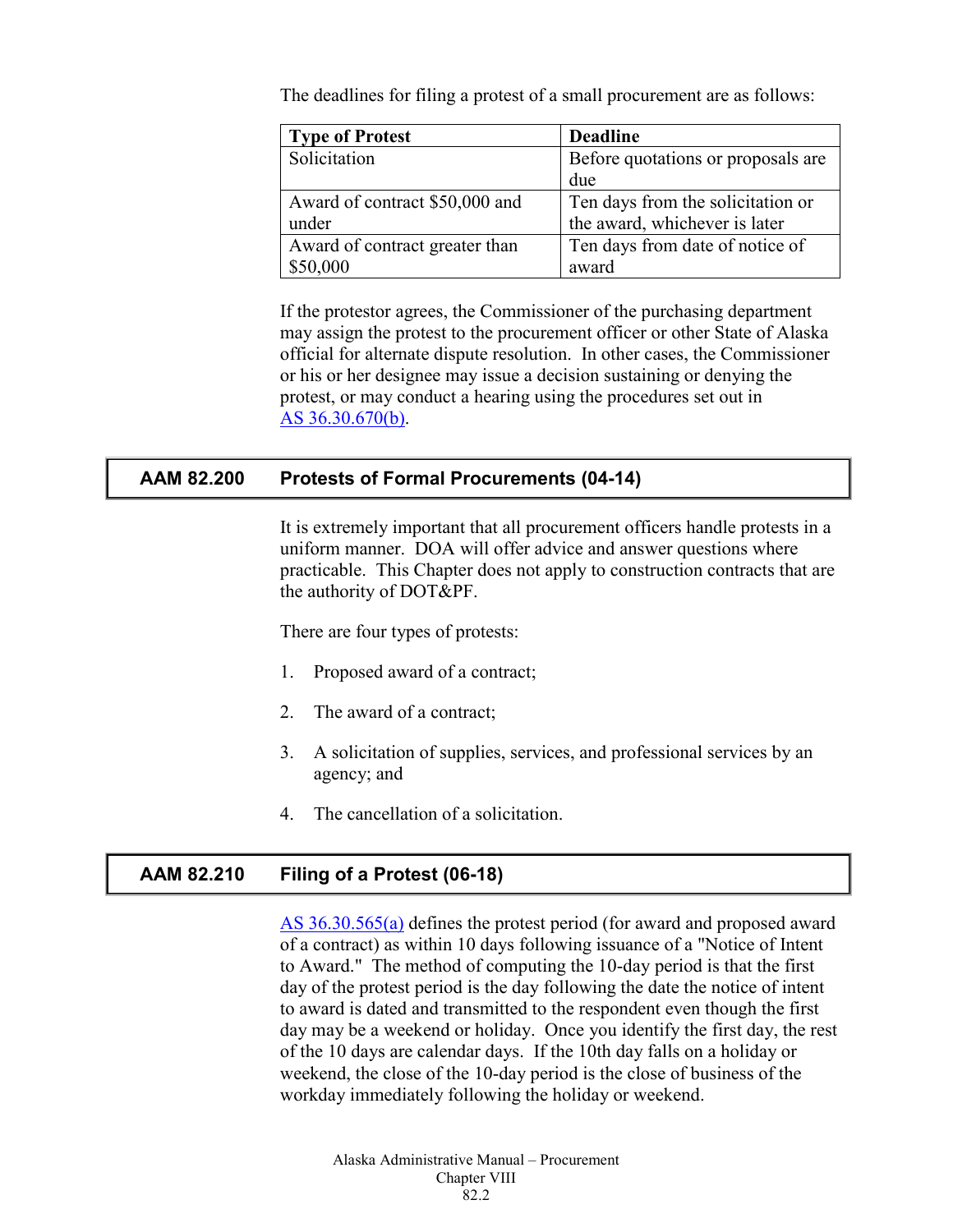In considering whether a protest is filed on a timely basis, the protest must be received by the State within the 10-day period. Protests transmitted by the protester, no matter what method, within the 10-day period but not received by the State of Alaska within that period are not timely. If the protest is untimely, the procurement officer should notify the protestor that the protest is untimely and explain why. If the protest is delayed by actions of the State, so that it is not received within the 10 days, you must consider the protest as timely under AS [36.30.565\(b\).](http://www.legis.state.ak.us/basis/statutes.asp#36.30.565)

Protests about the solicitation itself are timely if received at least 10 days prior to the bid or proposal opening date. This does not mean that you should ignore a protest received only five days before the opening date that points out a serious error made by the State. In that instance, the opening date should be delayed and the error corrected, the solicitation canceled, or some other appropriate action taken.

Protests concerning the cancellation of a solicitation must be received no later than 10 days after the procurement officer issues a notice of cancellation.

If a protest is filed concerning the award of a contract that is not let on a competitive basis (single source, emergency, or limited competition solicitation), the 10-day appeal period begins on the day following the date the contractor has been advised to proceed with performance under the contract. Protest of innovative procurements must follow the procedures set out in the procurement plan.

## <span id="page-2-0"></span>**AAM 82.220 Contents of the Protest (06-18)**

The protest must contain a detailed statement of the legal and factual grounds of the protest, including copies of relevant documents. This statement sets the parameters of the matters you will address in the response. An appeal is limited to those matters addressed in the initial protest. If the protest contains no grounds for the protest, you should reject it. AS [36.30.560\(2\)](http://www.legis.state.ak.us/basis/statutes.asp#36.30.560) requires that the protest be signed. You should accept emailed or faxed protests bearing a signature. You should send notice of the protest to all interested parties, as required by AS [36.30.570,](http://www.legis.state.ak.us/basis/statutes.asp#36.30.570) as well as other State offices affected by the protest.

# <span id="page-2-1"></span>**AAM 82.230 Staying the Award (06-18)**

If a protest is filed, the award may be made unless the procurement officer of the contracting agency determines in writing that:

1. A reasonable probability exists that the protest will be sustained; or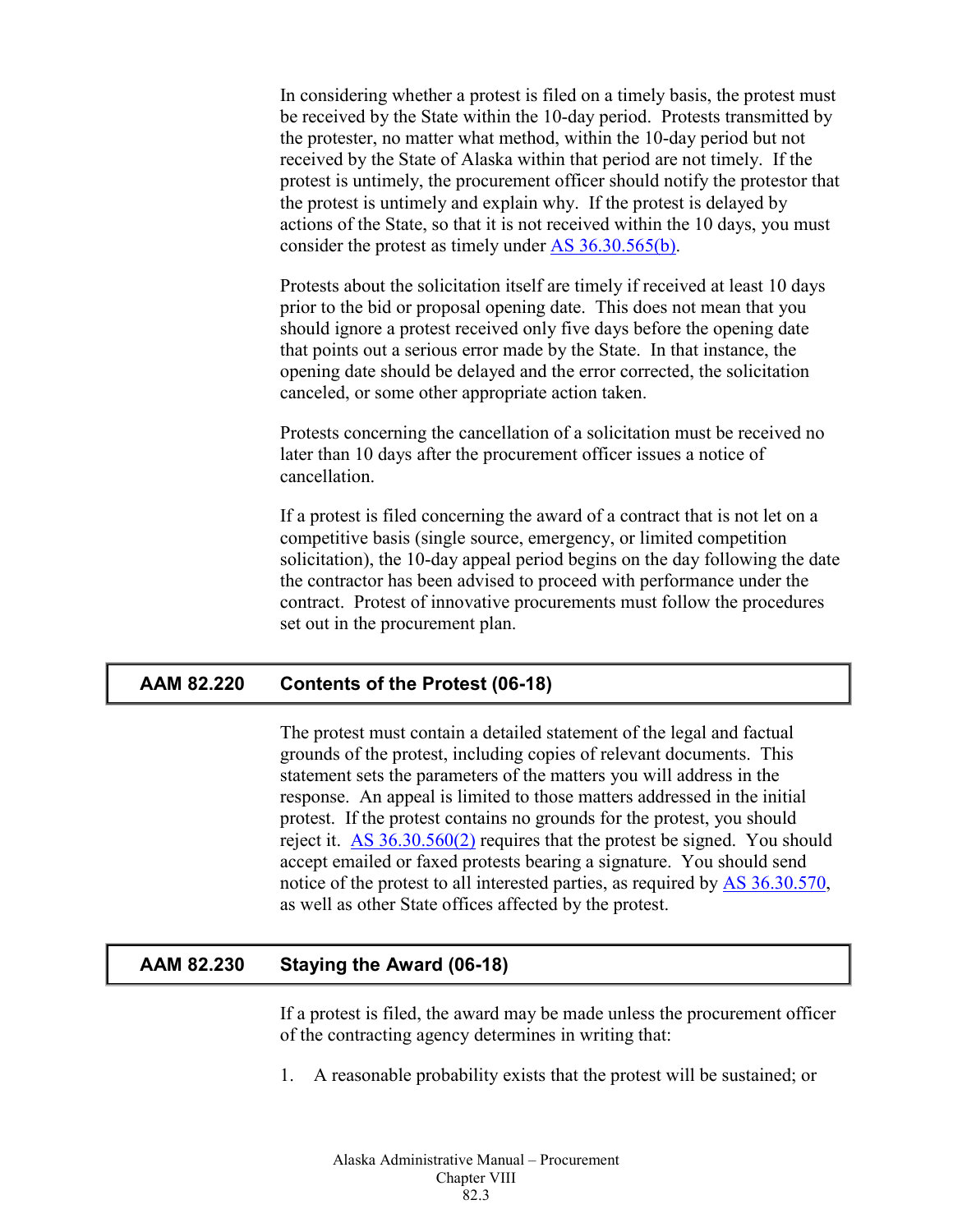2. Stay of the award is not contrary to the best interests of the State.

You may not stay an award without making such a determination.

#### <span id="page-3-0"></span>**AAM 82.240 Preparing Your Decision (06-18)**

In preparing your decision (response to the protest), as required by AS [36.30.580,](http://www.legis.state.ak.us/basis/statutes.asp#36.30.580) be sure that you have thoroughly researched all points raised in the protest. You will receive protests in a variety of formats and the persons who prepared them will have a variety of research and writing skills. Check on those matters that are implied, even if not explicitly stated.

You are probably the person responsible for the contract award or the author of the solicitation against which the protest is filed. We all tend to become defensive concerning complaints about the work that we have done and there is a natural tendency to defend rather than realistically evaluate that work. Step back and review the points raised by the protest from the viewpoint of a neutral third party. You may want to get the viewpoint of one or more persons who have not been associated with the procurement.

In preparing your decision, respond only to those points raised by the protest. Deal with the facts of the matter as they exist, even if the facts do not support the position you would like to take. It is important that your protest decision is accurate and reasonable. Be concise and explain your decision thoroughly, carefully avoiding opinion-based arguments or personal philosophy. Do not provide new material with which the protestor can take issue.

If there was a flaw in the process, determine the impact of that flaw. Did you fail to do something required by law or regulation? Is the flaw significant to the overall result? Can or should the flaw be repaired or is the flaw a fatal one requiring the process or a phase of the solicitation or evaluation process be redone? Think about the impact that rebidding or proposing will have if the bids or proposals have already been exposed to the competitors.

If you need to take remedial action, admit the fault and explain how you intend to remedy the situation. In formulating a remedy, be fair, not just to the protestor, but to all bidders or offerors. Be conservative; do not overcompensate for the error to the detriment of your department and competitors.

Your decision must explain the process by which your decision may be appealed and explain that the State must receive any appeal within the 10 day appeal period. The 10-day appeal period is computed just like the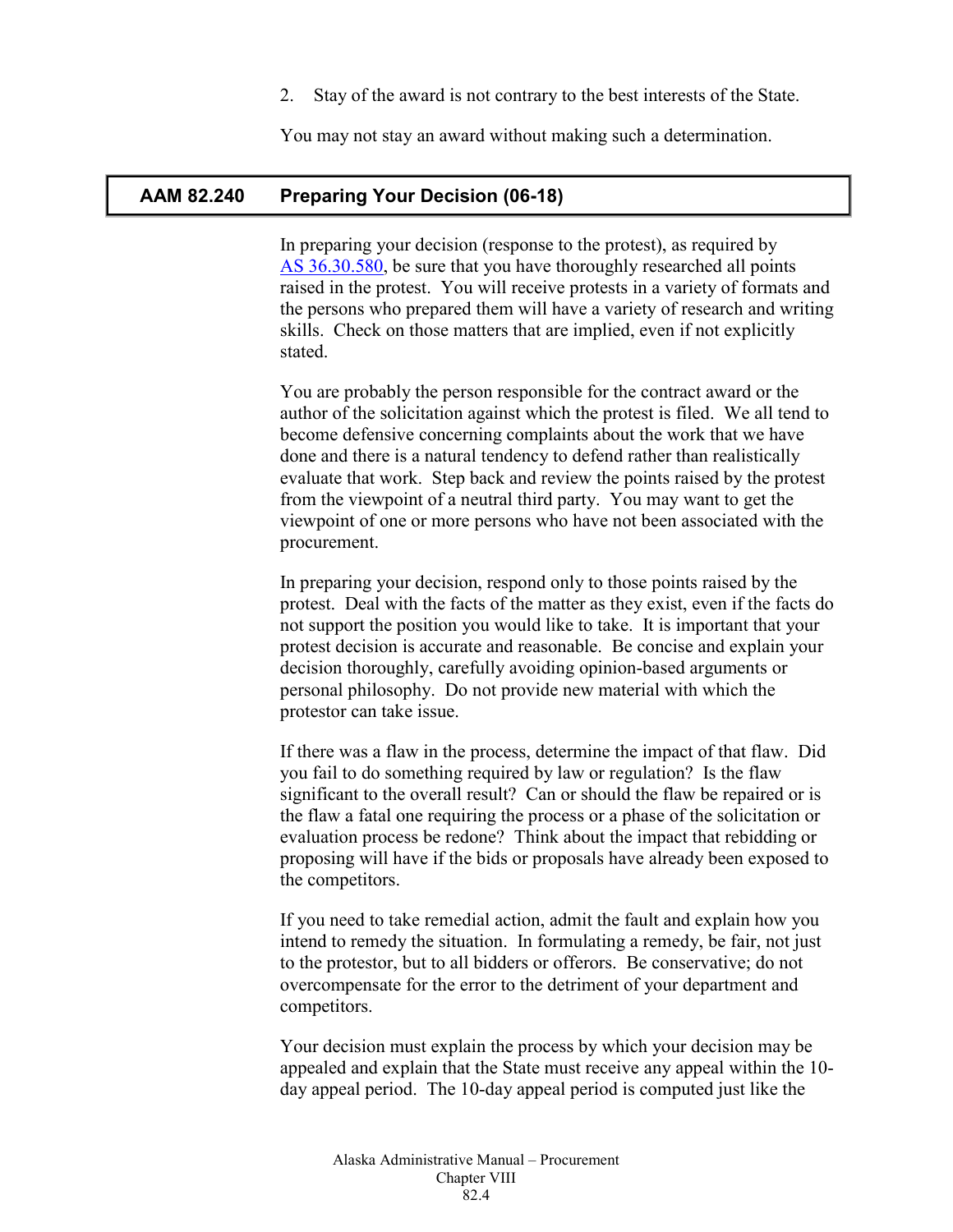protest period. Although statute or regulation does not require it, it is good policy to send a copy of your decision to all parties to whom you sent a copy of the protest.

The 15-day period you have to prepare your decision is counted in the same manner as the protest period. Send your decision to the protestor by certified mail, return receipt requested, or other method that provides proof of the date it was received by the protester, such as electronic certified receipt. The date the protestor receives your decision determines the dates of the appeal period. Keep the receipt. If the decision is appealed, you will have to furnish the receipt.

## <span id="page-4-0"></span>**AAM 82.250 Requesting an Extension**

You may be able to extend the 15-day protest response period by up to 30 days (for a total of 45 days) for good cause. If you need an extension, you must request it from the Commissioner of the DOA or his or her designee. Do not wait until the last day to request an extension. Your request for an extension will be given positive consideration if the issues are very complex, additional material is needed that is not readily available prior to the preparation of your decision, or other legitimate reasons for delay are present. The Commissioner will probably deny a request for extension made because you are busy with other matters or for similar reasons. If the Commissioner grants your request for extension, you must immediately notify the protestor of the new date that your decision is due.

Do not fail to answer the protest and, consequently, let it default to an appeal. Failing to deal with the problem will not make it go away.

You may direct any questions relative to the protest or appeal process to the DOA's Hearing Officer.

#### <span id="page-4-1"></span>**AAM 82.260 Chart of Protest/Appeal and Related Activities (06-18)**

| Time Period                     | Activity                           |
|---------------------------------|------------------------------------|
| Protest Period                  | Ten days following transmission of |
|                                 | "Notice of Intent to Award" to     |
|                                 | interested parties.,.              |
| Procurement Officer Decision on | 15 days from receipt of protest    |
| Protest                         | (may be extended up to a total of  |
|                                 | 30 days on approval of             |
|                                 | Commissioner).                     |
| Appeal of Protest               | Ten days following protester's     |
|                                 | receipt of procurement officer     |
|                                 | decision on protest.               |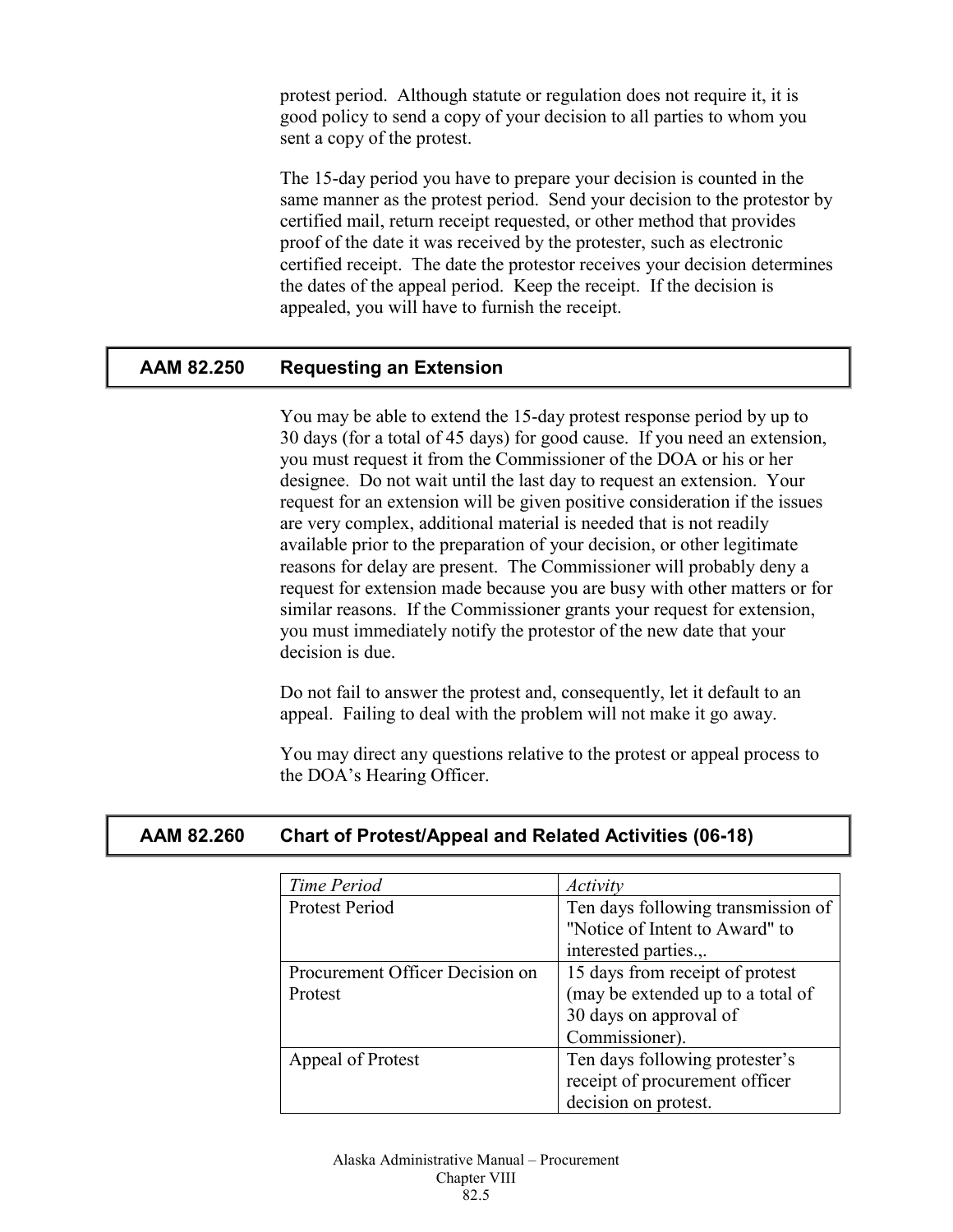| Time Period                        | Activity                           |
|------------------------------------|------------------------------------|
| <b>Procurement Officer Protest</b> | Ten days following receipt of      |
| Report                             | appeal.                            |
| <b>Appellant Comments</b>          | Ten days following transmission of |
|                                    | procurement officer protest report |
|                                    | to Commissioner and Protester.     |
| Commissioner Acceptance or         | 15 days from receipt of appellant  |
| Rejection of Appeal                | comments or expiration of the time |
|                                    | to file comments.                  |
| <b>Schedule Hearing</b>            | No time limit.                     |
| <b>Issue Decision</b>              | Twenty days from the close of the  |
|                                    | hearing record.                    |

Days as used in this chart are calendar days unless the last day of the period falls on a weekend or holiday, in which case the last day of any period will be the end of the first workday following the weekend or holiday.

## <span id="page-5-0"></span>**AAM 82.300 Procurement Violations: Introduction (06-18)**

Most of Procurement Code violations will be inadvertent and the result of administrative error, lack of knowledge, or simple carelessness. In these cases, corrective action is the responsibility of the purchasing department, involving better procedures, employee training, and potentially discipline in consultation with the Division of Personnel and Labor Relations. In all cases, however, whatever the cause of the violation, it is the responsibility of the purchasing department to prepare a report of Procurement Code violations for the reviewing division (DOTPF, Chief Contracts Officer, for procurements of construction, the State Equipment Fleet, or Alaska Marine Highway procurements under AS [36.30.015\(g\),](http://www.legis.state.ak.us/basis/statutes.asp#36.30.015) or DOA, Shared Services of Alaska for other procurements).

## <span id="page-5-1"></span>**AAM 82.310 Procurement Violations: Applicable Statutes (06-18)**

Title 36.30 of the Alaska Statutes contains the State Procurement Code. Certain violations of the Code may be subject to civil and criminal penalties as provided by  $\overline{AS}$  [36.30.930\(1\)](http://www.legis.state.ak.us/basis/statutes.asp#36.30.930) and  $\overline{AS}$  [36.30.930\(2\),](http://www.legis.state.ak.us/basis/statutes.asp#36.30.930) and as described below.

#### Civil Penalties, [AS 36.30.930\(1\):](http://www.legis.state.ak.us/basis/statutes.asp#36.30.930)

a person who contracts for or purchases supplies, equipment for the State fleet, services, professional services, or construction in a manner the person knows to be contrary to the requirements of this chapter or the regulations adopted under this chapter is liable for all costs and damages to the State arising out of the violation.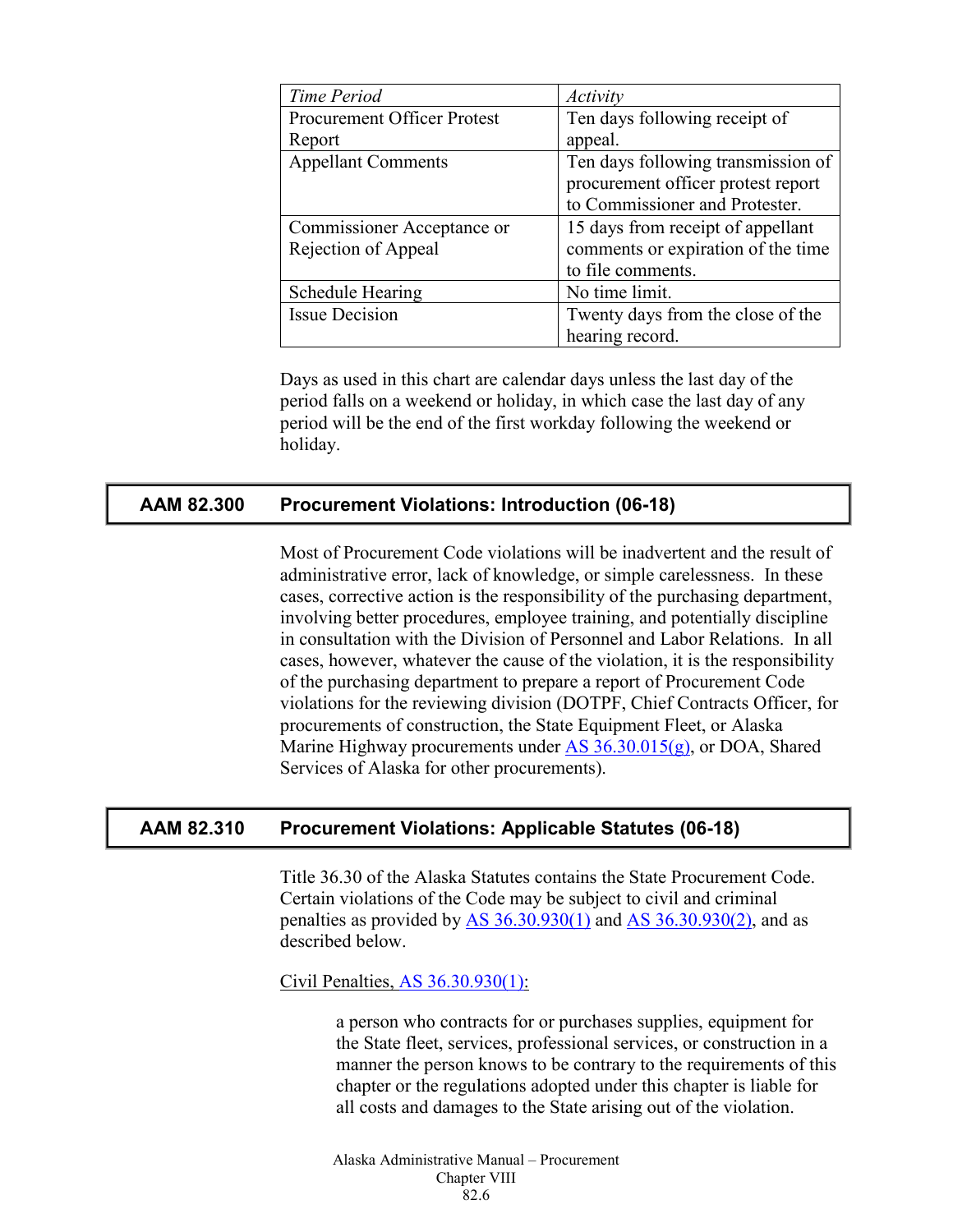#### Criminal Penalties, [AS 36.30.930\(2\):](http://www.legis.state.ak.us/basis/statutes.asp#36.30.930)

a person who intentionally or knowingly contracts for or purchases supplies, equipment for the State fleet, services, professional services, or construction under a scheme or artifice to avoid the requirements of this chapter is guilty of a class C felony.

In the case of civil penalties, the penalties apply only if the person who violated the requirements of the Code did so knowingly. In other words, the person committing the violation must have been aware that he or she was acting contrary to the requirements of the Code at the time the violation occurred. Violations that are the result of administrative error or mistake, ignorance, and carelessness usually do not lead to civil penalties. The determining factor is what the person understood the procurement requirements to be when the violation occurred, and whether the person believed he or she was acting in compliance with those requirements.

In the case of criminal penalties, the statute is violated only if the person engaged in a scheme or artifice to avoid the requirements of the Code, and he or she did so knowingly or intentionally. In this instance, the violation must have been committed in a deliberate manner, involving some calculated means, such as multiple procurement documents for a single procurement, or a deliberate misstatement of fact, which is purposefully designed to avoid the requirements of the Code. As a practical matter, legally admissible documentary evidence of such wrongdoing must be available to undertake criminal prosecution. Law enforcement authorities will also need to determine whether the intended result of such a scheme involved personal gain for either the person committing the violation, or a friend or relative of the person, or the vendor, or whether some other vendor was significantly injured, whether intended or not. Absent such results, criminal prosecution may not be successful, and civil penalties and administrative remedies may be more appropriate.

## <span id="page-6-0"></span>**AAM 82.320 Procurement Violations: Report (06-18)**

The purpose of a Procurement Violation report is, first, to pinpoint weaknesses in the State's procurement process, including the Procurement Code itself, and to find ways to improve State procurement. Secondly, the purpose of such reports is to determine whether a violation has reached the level requiring civil or criminal penalties, and to take such action as may be appropriate under the circumstances. The purpose of placing the responsibility for the initial investigation of violations with the purchasing department is twofold. First, it requires that management carefully examine the procurement procedures in place within a department. If lasting improvements are needed in a department's internal procurement procedures, they can best be achieved through the department's own initiative. Second, in cases involving avoidable administrative error or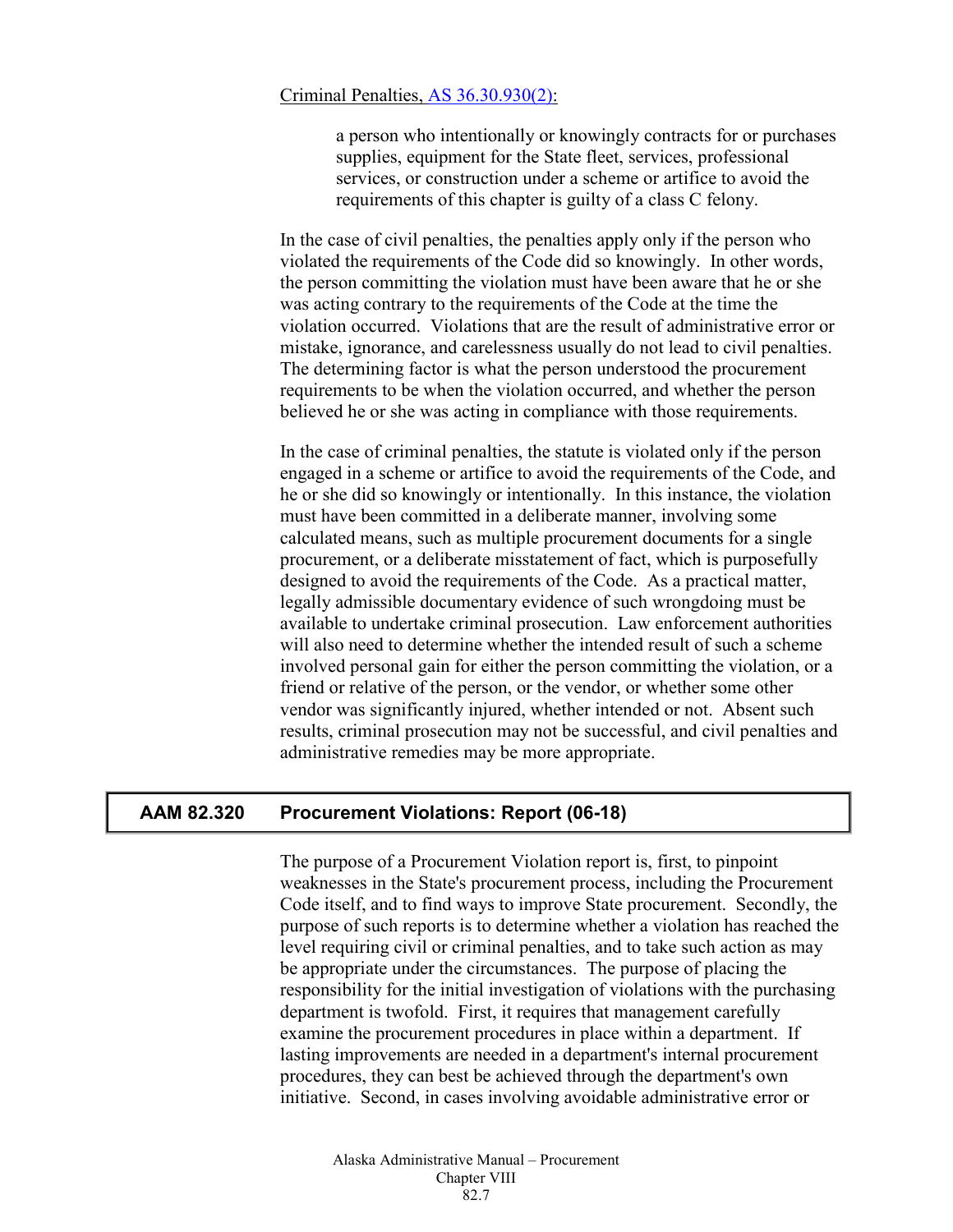carelessness, employee discipline can only be handled through personnel actions taken by an individual department.

When you interview an individual who may be subject to disciplinary action because of an investigation, the individual is entitled to be accompanied by a union representative upon request. Contact the Division of Personnel and Labor Relations if you need advice.

Reports of Procurement Code violations should be structured in the following manner.

1. Description of the Violation

Briefly describe the violation, i.e., department's procurement authority was exceeded, unauthorized single source procurement, competitive proposals, bids, or price quotes not solicited, etc. Cite the specific statute, regulation, Administrative Manual section, or DOA Delegation of Authority clause. Describe the services or supplies that were purchased and indicate how the violation was discovered.

2. Purchasing Department's Investigation

Provide a chronological listing of the events that led to the Procurement Code violation. Each of the individuals involved in the procurement must be interviewed to determine what their exact knowledge of the State Procurement Code requirements was, and if they understood whether their actions followed the Code at the time the procurement violation took place. It is also imperative that you collect and examine all documents pertaining to the procurement. You should organize these documents chronologically and attach them to the report.

You should list and describe each event sequentially. Be as specific and complete as possible about the dates, the individuals involved, and communications between the participants, both within and outside the department. These events should describe what happened, who was involved, and how and why the violation occurred. You should cover the following general areas at a minimum:

- a. Describe the decision to procure and the purpose of the procurement;
- b. Describe the vendor and/or product selection process, and describe the minimum specifications or selection criteria that were used;
- c. Describe the causes of the violation, and describe the reasons why the procurement process broke down;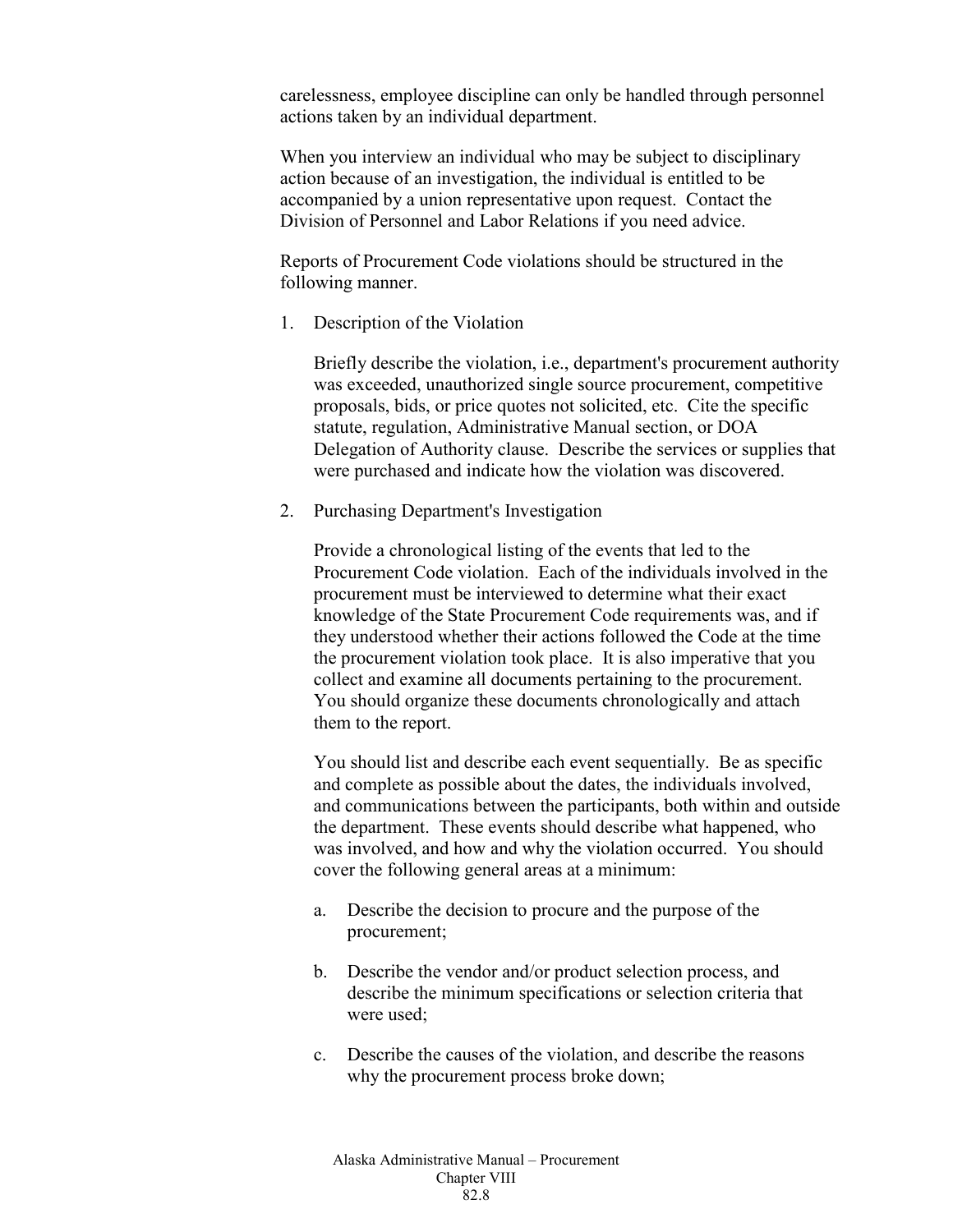- d. Describe corrective actions taken by the department to prevent future violations. Attach copies of any new procedures that the agency has implemented because of this violation; and
- e. Describe any costs or damages that may have been suffered by the State and that were caused by the violation. Explain how these costs were determined. If you determine that no damages or costs occurred because of the violation, explain how you reached that determination.
- 3. Purchasing Department's Conclusions

In this section, the purchasing department should state its conclusions regarding the extent of the violation and the final disposition of the violation.

You should address the following areas:

- a. A brief statement of the nature of the violation;
- b. A brief description of the service or supplies that were purchased in violation of the Procurement Code and the value of any loss to the State;
- c. A conclusion regarding the propriety of the department's selection process and the reasonableness of the department's minimum specifications, and a brief statement of reasons supporting that conclusion;
- d. A conclusion as to whether the violation was inadvertent and unknowing, or knowing and intentional, and a statement of reasons supporting that conclusion; and
- e. A conclusion, and brief statement of reasons supporting that conclusion, about the appropriateness of (a) disciplinary or other corrective action; (b) assessment of a civil penalty under AS [36.30.930\(1\);](http://www.legis.state.ak.us/basis/statutes.asp#36.30.930) or (c) initiation of a criminal investigation under AS [36.30.930\(2\).](http://www.legis.state.ak.us/basis/statutes.asp#36.30.930)

After reviewing the report, the Chief Procurement Officer may adopt the department's conclusions, return the report to the department for further inquiry, or refer the report to the Attorney General for consideration of criminal prosecution under AS [36.30.930\(2\)](http://www.legis.state.ak.us/basis/statutes.asp#36.30.930) and AS [36.30.940.](http://www.legis.state.ak.us/basis/statutes.asp#36.30.940)

Because this report will become an official State record, it must be objective and factual. It should never contain unsupported allegations or unverified accusations, except when specifically labeled as an unsupported allegation or unverified accusation. If it becomes necessary to identify a specific employee, and disciplinary action taken is also included within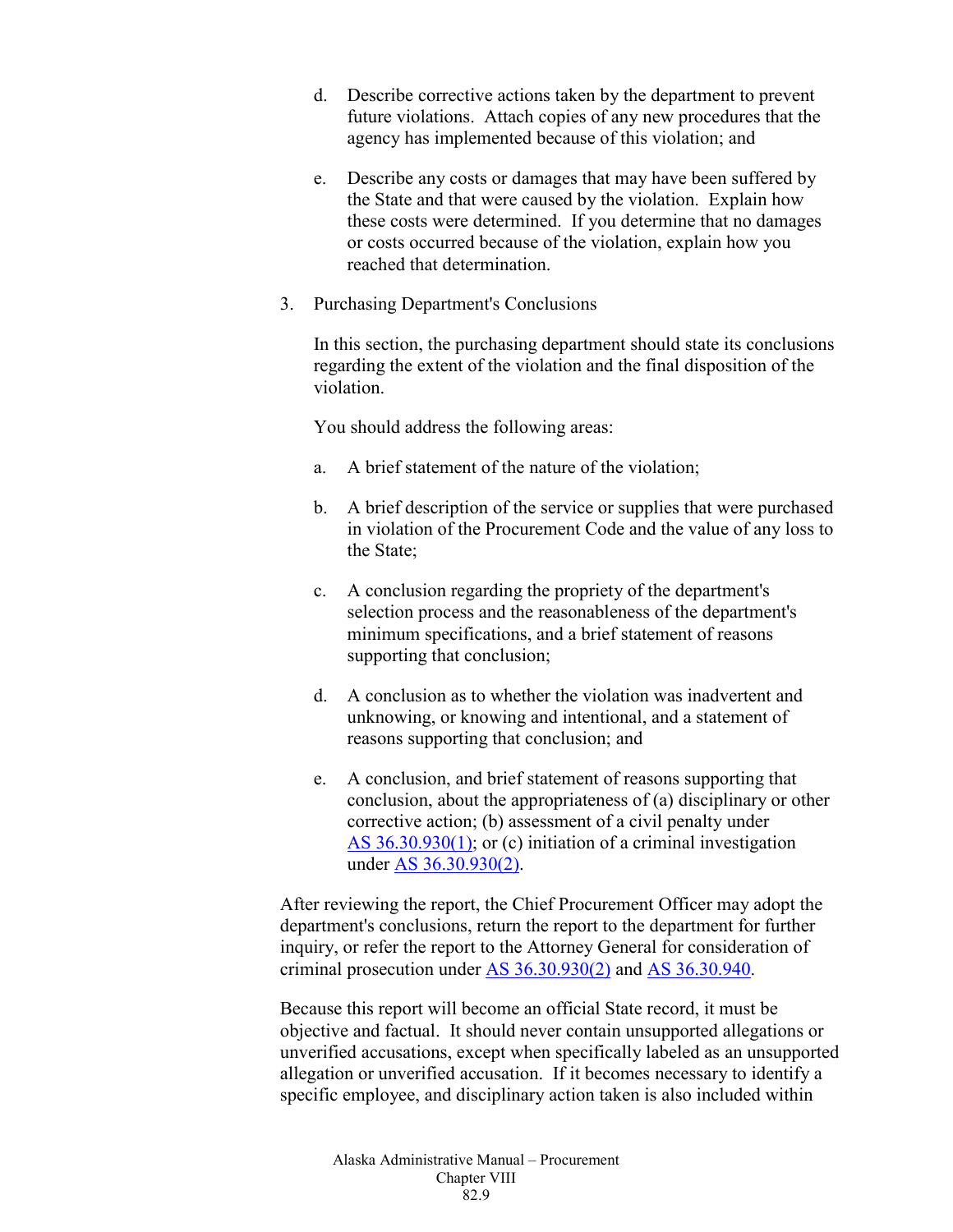State personnel records, that part of the report should be contained in a separate section marked confidential and not open for public inspection, as provided by AS [39.25.080.](http://www.legis.state.ak.us/basis/statutes.asp#39.25.080) If the report contains information that identifies a specific disciplinary action that will become part of personnel records, it should begin with the following statement:

\* \* \* \* CONFIDENTIAL NOTICE \* \* \* \*

Those portions of a report, and the attachments thereto, which identify a specific employee's disciplinary action and which became part of the State personnel records, are confidential, and are not open to public inspection, as provided by AS [39.35.080.](http://www.legis.state.ak.us/basis/statutes.asp#39.35.080)

 $\mathcal{L}_\text{max} = \mathcal{L}_\text{max} = \mathcal{L}_\text{max} = \mathcal{L}_\text{max} = \mathcal{L}_\text{max} = \mathcal{L}_\text{max} = \mathcal{L}_\text{max} = \mathcal{L}_\text{max} = \mathcal{L}_\text{max} = \mathcal{L}_\text{max} = \mathcal{L}_\text{max} = \mathcal{L}_\text{max} = \mathcal{L}_\text{max} = \mathcal{L}_\text{max} = \mathcal{L}_\text{max} = \mathcal{L}_\text{max} = \mathcal{L}_\text{max} = \mathcal{L}_\text{max} = \mathcal{$ 

 $\mathcal{L}_\text{max} = \mathcal{L}_\text{max} = \mathcal{L}_\text{max} = \mathcal{L}_\text{max} = \mathcal{L}_\text{max} = \mathcal{L}_\text{max} = \mathcal{L}_\text{max} = \mathcal{L}_\text{max} = \mathcal{L}_\text{max} = \mathcal{L}_\text{max} = \mathcal{L}_\text{max} = \mathcal{L}_\text{max} = \mathcal{L}_\text{max} = \mathcal{L}_\text{max} = \mathcal{L}_\text{max} = \mathcal{L}_\text{max} = \mathcal{L}_\text{max} = \mathcal{L}_\text{max} = \mathcal{$ 

When it becomes necessary for a purchasing department to seek restitution from a person for costs and damages arising out of the violation under AS [36.30.930\(1\),](http://www.legis.state.ak.us/basis/statutes.asp#36.30.930) and the person refuses to voluntarily repay the State, the matter should be referred to the Attorney General for civil enforcement and collection under AS [36.30.940.](http://www.legis.state.ak.us/basis/statutes.asp#36.30.940)

If at any time during an investigation it becomes apparent that a criminal violation has occurred, the purchasing department shall immediately notify the reviewing division. The Chief Procurement Officer, in consultation with the Office of the Attorney General, will determine how the investigation will then proceed.

# <span id="page-9-0"></span>**AAM 82.330 Procurement Violations: Chief Procurement Officer Review (06-18)**

The purchasing department should send its completed procurement violation report to the Chief Procurement Officer. The Chief Procurement Officer will decide, including but not limited to the following:

- 1. This violation was the result of administrative error. The person(s) who contracted for the services and supplies resulting in this violation did not do so in a manner the person(s) knew to be contrary to the requirements of the State Procurement Code, or the regulations adopted under the Code, at the time the violation occurred. The purchasing department should handle corrective action through improved procedures, training, and/or as a personnel management matter.
- 2. The facts of this matter indicate that the person(s) who contracted for the services or supplies resulting in this violation did so in a manner the person(s) knew to be contrary to the requirements of the State Procurement Code, or the regulations adopted under the Code, at the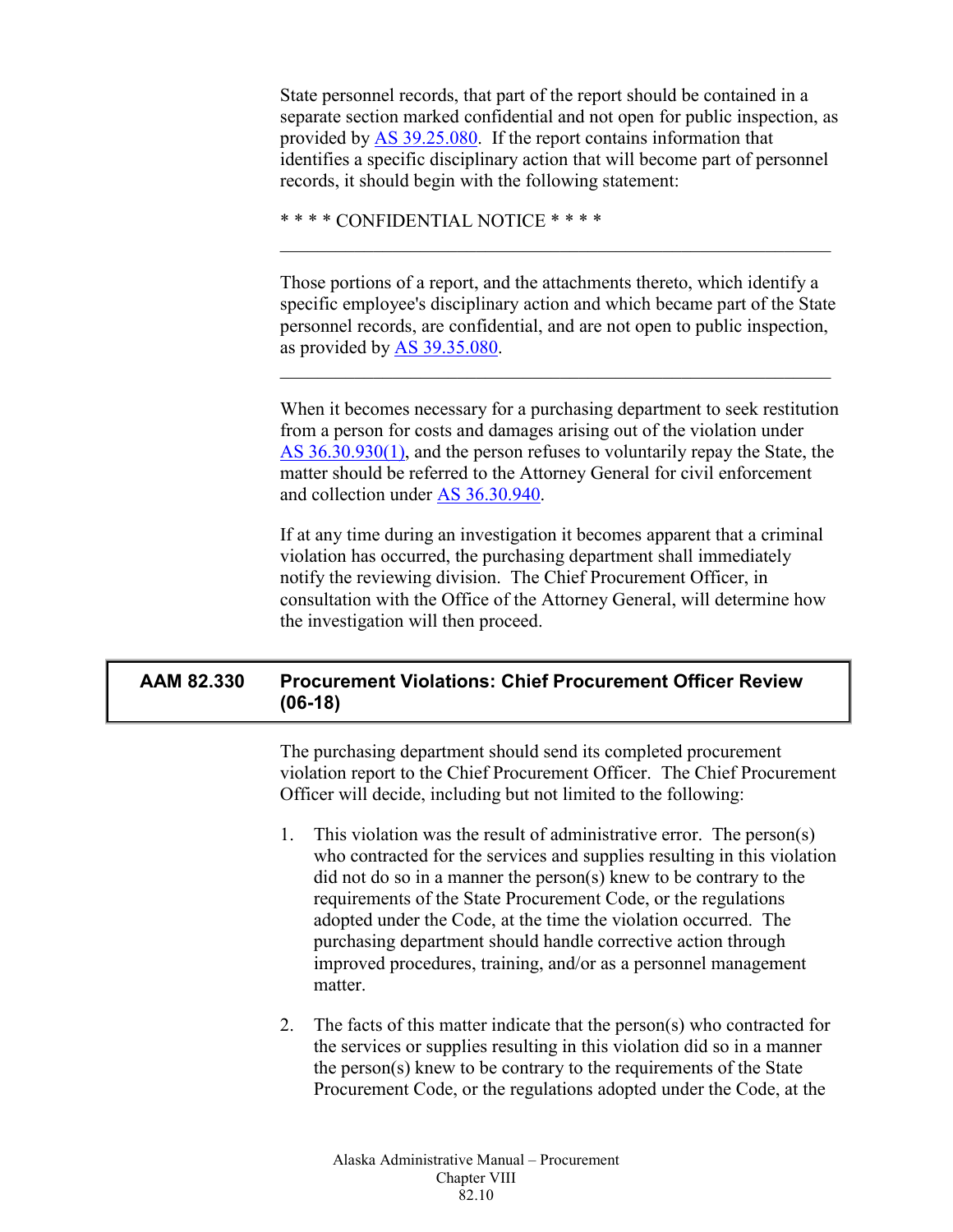time the violation occurred. The following civil penalties, under AS [36.30.930\(1\),](http://www.legis.state.ak.us/basis/statutes.asp#36.30.930) should be invoked by the purchasing department:

- a. The State will return the services or supplies purchased in violation of the Procurement Code to the vendor for refund. Vendor return-to-stock charges, if any, are to be assessed against the person(s) who knowingly violated the Code.
- b. If the vendor refuses to accept the return of the service or supplies, the total purchase cost is to be assessed against the person(s) who knowingly violated the Code. In such an event, the services and supplies become the property of such person(s).
- c. If the vendor refuses to accept the return of the services or supplies, or the purchasing department determines that State retention of the services or supplies is in the State's best interest, any additional cost to the State for retaining the services or supplies, above their proper procurement cost, is to be assessed against the person(s) who knowingly violated the Code.
- d. The following additional damages to the State, having a demonstrated monetary cost to the State of \$ \_\_\_\_\_\_\_\_, are to be assessed against the person(s) who knowingly violated the Code. These additional costs were calculated as follows:
- 3. Return the report to the purchasing department for additional information
- 4. Return the report to the purchasing department for additional or modified departmental conclusions
- 5. Refer this violation to the Office of the Attorney General for review and possible criminal prosecution, under AS [36.30.930\(2\).](http://www.legis.state.ak.us/basis/statutes.asp#36.30.930) Documentary evidence is available that indicates the person(s) involved in this purchase knowingly or intentionally, through scheme or artifice, sought to avoid the requirements of the State Procurement Code. (All documentary evidence must be attached and forwarded to the Office of the Attorney General, together with this report.)

## <span id="page-10-0"></span>**AAM 82.340 Procurement Violations: Attorney General Review**

If the Chief Procurement Officer forwards the procurement violation to the Attorney General, the Attorney General should make one of the following determinations:

1. This case has been accepted for civil enforcement for collection of costs and damages.